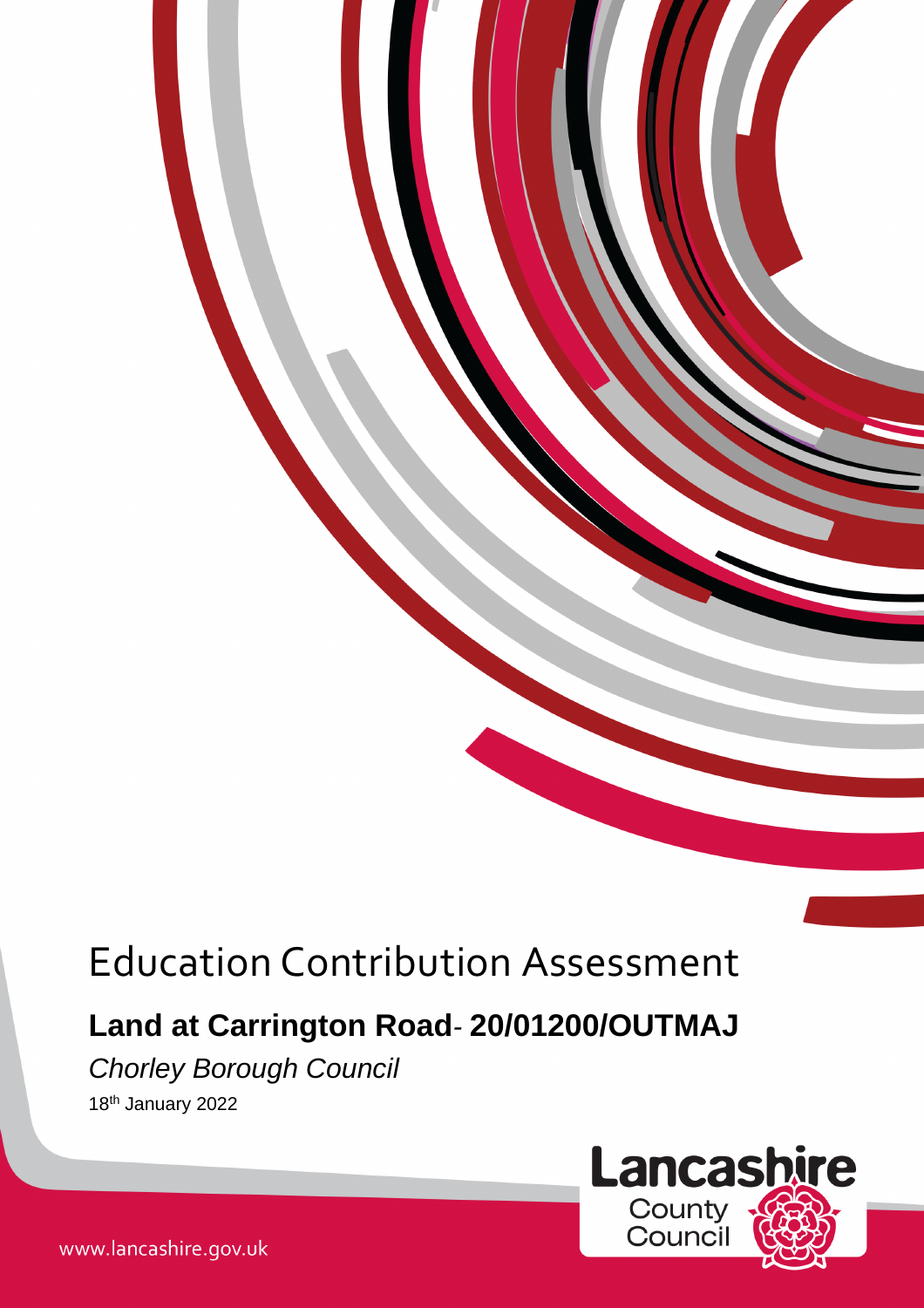#### **Education Assessment 18th January 2022**

Lancashire County Council is responsible for the provision of school places across the 12 county districts. The county has been facing significant increases in the birth rate at the same time as capital funding from the Department for Education has been significantly reduced.

In accordance with Lancashire County Council's 'School Place Provision Strategy', the following will apply:

Where the growth in pupil numbers is directly linked to housing development and existing school places are not sufficient to accommodate the potential additional pupils that the development may yield, Lancashire County Council would seek to secure developer contributions towards additional school places. Only by securing such contributions (which, depending upon the scale of development, may also include a contribution of a school site), can Lancashire County Council mitigate against the impact upon the education infrastructure which the development may have.

This assessment shows the level of impact on primary and secondary school places relevant to the following development and provides details on the level of contribution required to mitigate the development impact:

#### **Land at Carrington Road**

#### **Pupil Yield**

Through a detailed research project carried out during 2012 LCC have established a pupil yield to be applied for the bedroom mix within a development.

Using the Rightmove database (based on Land Registry information), a cross matching exercise was undertaken to match the first occupation of a house with the relevant School Census. The research enabled LCC to ascertain the likely impact of a dwelling with 1, 2, 3, 4, or 5+ bedrooms in terms of the child yield. This enabled LCC to project the pupil yield of new houses, based on the number of bedrooms per dwelling.

LCC will seek to apply these pupil yields to our assessment, however, if bedroom information has not been provided by the developer LCC will apply the 4 bedroom yield, to provide a medium to worst case scenario. Once bedroom information is available the impact of this development will be reassessed using the yield information provided in the 'Development details' section below.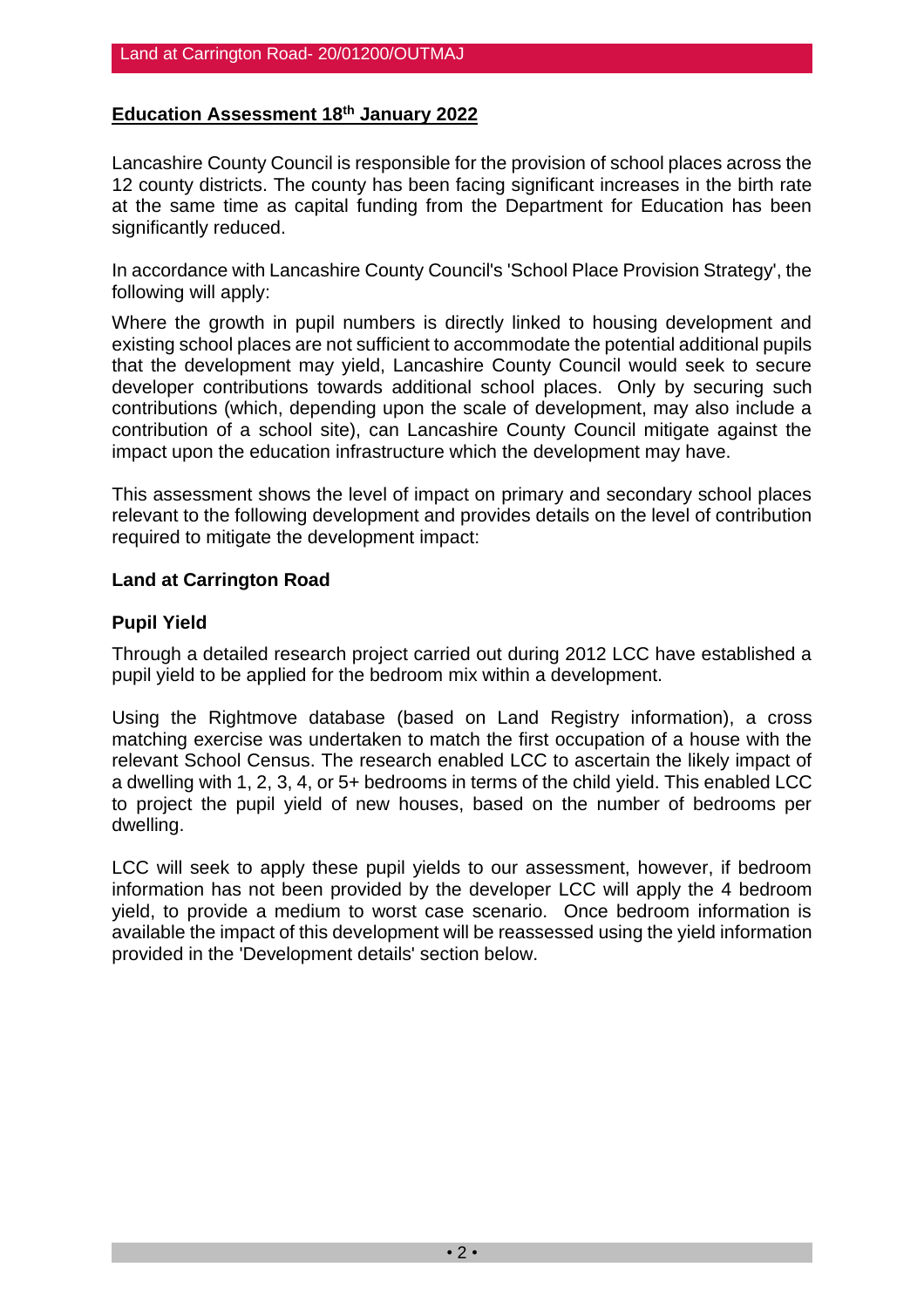#### **Local primary schools within 2 miles of development**

When assessing the need for an education contribution from this development Lancashire County Council considers primary school provision within a 2 mile radius of the proposed site. Details of the schools relevant to this site are provided below:

| <b>School Name</b>                                                 | Latest<br><b>Number on</b><br>Roll * | <b>Future Planned</b><br><b>Net Capacity</b><br>(Jan 2027) ** | <b>Projected Pupils</b><br>by Jan 2027 *** |
|--------------------------------------------------------------------|--------------------------------------|---------------------------------------------------------------|--------------------------------------------|
| <b>Adlington Primary School</b>                                    | 140                                  | 144                                                           | 125                                        |
| Adlington St Paul's Church<br>of England Primary School            | 175                                  | 208                                                           | 155                                        |
| <b>Anderton Primary School</b>                                     | 190                                  | 205                                                           | 176                                        |
| St Joseph's Catholic<br>Primary School, Anderton                   | 185                                  | 200                                                           | 156                                        |
| <b>Rivington Foundation</b><br><b>Primary School</b>               | 104                                  | 105                                                           | 98                                         |
| Coppull Parish Church of<br><b>England Primary School</b>          | 213                                  | 210                                                           | 201                                        |
| St George's Church of<br><b>England Primary School.</b><br>Chorley | 294                                  | 315                                                           | 277                                        |
| <b>Total</b>                                                       | 1301                                 | 1387                                                          | 1188                                       |

*\* Latest Number on Roll (NOR) reflects the most up-to-date pupil numbers at the school. Assessments between 1st December and 31st March will use October NOR, assessments between 1st April and 30th November will use January NOR.*

*\*\* The net capacity figure is agreed via consultation with the schools, during September each year. The future net capacity includes any agreed capacity changes, which LCC have been informed about.*

*\*\*\* Based on the latest projections at the time of the assessment. Please note that the figures provided are based upon current circumstances and this position is subject to change in response to a number of factors that can affect parental preference. The figures take into account the latest available birth information, evidence of migration and also the projected pupil place demand in 5 years.*

*\*\*\*\*Please note, these forecasted figures will not be the capacity of the school in the forecasted year, they are an apportionment of the projected overall figures.*

Projected places in 5 years: **199**

Additional information which may provide context to the figures above has been included in the table below. This table provides year by year pupil projections for the schools affected by the development.

| <b>JAN 2023</b> |      | JAN 2024   JAN 2025   JAN 2026   JAN 2027 |      |      |
|-----------------|------|-------------------------------------------|------|------|
| 1257            | 1239 | 1206                                      | 1177 | 1161 |

The figures above show the forecast number on roll before housing and migration is applied. Using the appropriate district's 5 year Housing Land Supply documents (or equivalent) and migration figures in 5 years' time we forecast there will be **1188** pupils in these schools.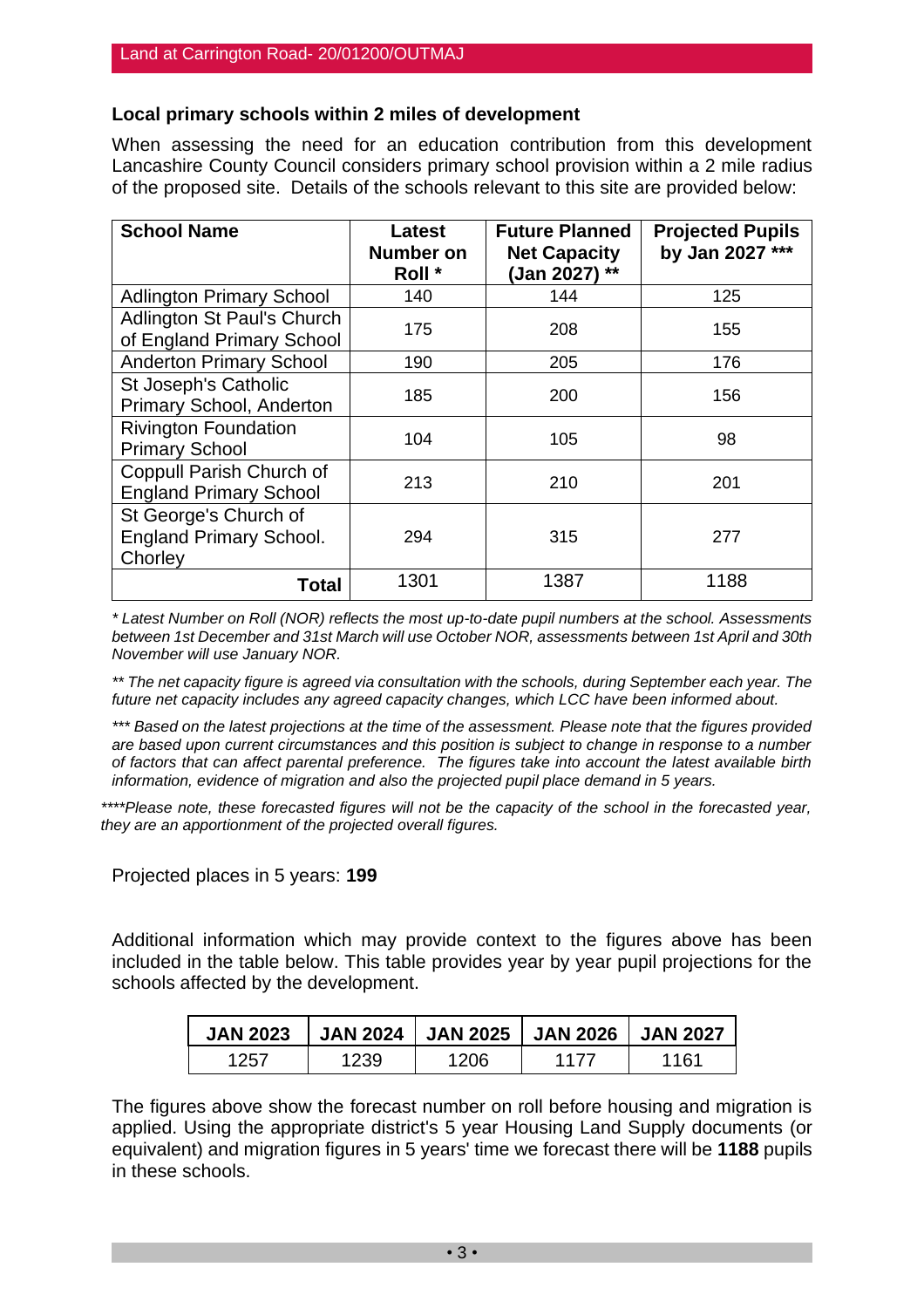#### **Development details**

| <b>Number of</b><br>bedrooms | Yield applied per<br>dwelling | <b>Number of</b><br>dwellings | <b>Primary yield for</b><br>this development |
|------------------------------|-------------------------------|-------------------------------|----------------------------------------------|
|                              | 0.01                          |                               |                                              |
| 2                            | 0.07                          |                               |                                              |
| 3                            | 0.16                          |                               |                                              |
|                              | 0.38                          | 25                            | 9.5                                          |
| 5                            | 0.44                          |                               |                                              |
| Totals                       |                               | 25                            | $(9.5)$ 10 Places                            |

#### **Education Requirement**

The calculation below details the effect on pupil places,

- 1387 Net Cap
- 1188 Forecast
- 199 Projected places available in 5 years
- 0 Yield from approved applications
- 199 Places available in 5 years
- 10 Yield from this development
	- 189 Places available in 5 years

Latest projections for the local primary schools show there to be 199 places available in 5 years' time, with no additional planning approvals expected to generate a demand for further school places. With an expected pupil yield of 10 pupils from this development, we would not be seeking a contribution from the developer in respect of Primary places.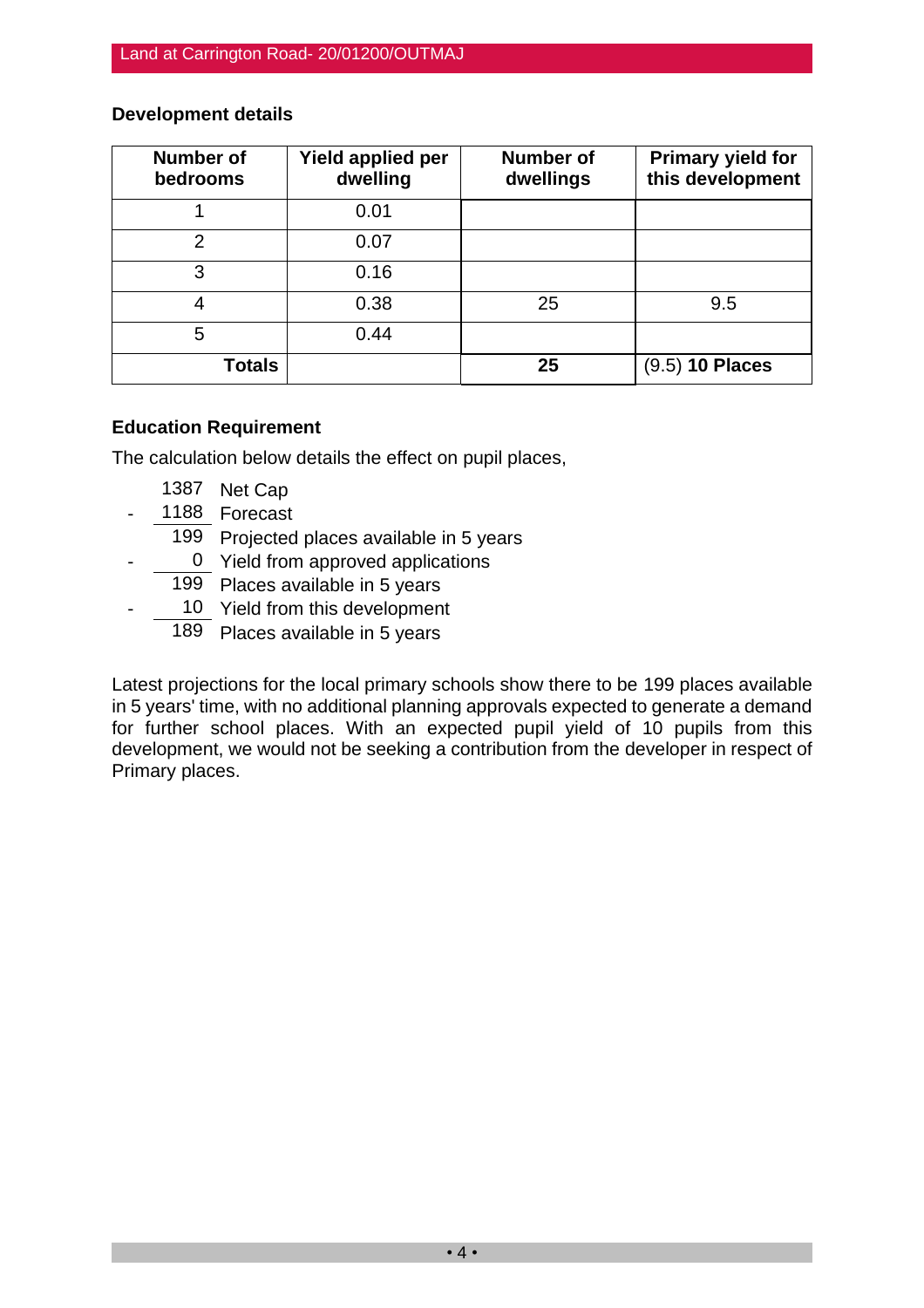#### **Local Secondary schools within 3 miles of the development**

When assessing the need for an education contribution from this development Lancashire County Council considers secondary school provision within a 3 mile radius of the proposed site. Details of the schools relevant to this site are provided below:

| <b>School Name</b>                               | <b>Latest Number</b><br>on Roll * | <b>Future Planned</b><br><b>Net Capacity</b><br>(Jan 2027) ** | <b>Projected Pupils</b><br>by Jan 2027 *** |
|--------------------------------------------------|-----------------------------------|---------------------------------------------------------------|--------------------------------------------|
| <b>Holy Cross Catholic</b><br><b>High School</b> | 979                               | 975                                                           | 1067                                       |
| Albany Academy                                   | 725                               | 756                                                           | 802                                        |
| Southlands High<br>School                        | 930                               | 1168                                                          | 1037                                       |
| <b>Total</b>                                     | 2634                              | 2899                                                          | 2906                                       |

*\* Latest Number on Roll (NOR) reflects the most up-to-date pupil numbers at the school. Assessments between 1st December and 31st March will use October NOR, assessments between 1st April and 30th November will use January NOR.*

*\*\* The net capacity figure is agreed via consultation with the schools, during September each year. The future net capacity includes any agreed capacity changes, which LCC have been informed about.*

*\*\*\* Based on the latest projections at the time of the assessment. Please note that the figures provided are based upon current circumstances and this position is subject to change in response to a number of factors that can affect parental preference. The figures take into account the latest available birth information, evidence of migration and also the projected pupil place demand in 5 years.*

*\*\*\*\*Please note, these forecasted figures will not be the capacity of the school in the forecasted year, they are an apportionment of the projected overall figures.*

Projected places in 5 years: **-7**

Additional information which may provide context to the figures above has been included in the table below. This table provides year by year pupil projections for the schools affected by the development.

| <b>JAN 2023</b> | <b>JAN 2024</b> | <b>JAN 2025</b> | <b>JAN 2026</b> | <b>JAN 2027</b> |
|-----------------|-----------------|-----------------|-----------------|-----------------|
| 2723            | 2794            | 2843            | 2833            | 2859            |

The figures above show the forecast number on roll before housing and migration is applied. Using the appropriate districts 5 year Housing Land Supply documents (or equivalent) and migration figures in 5 years' time we forecast there will be **2906** pupils in these schools.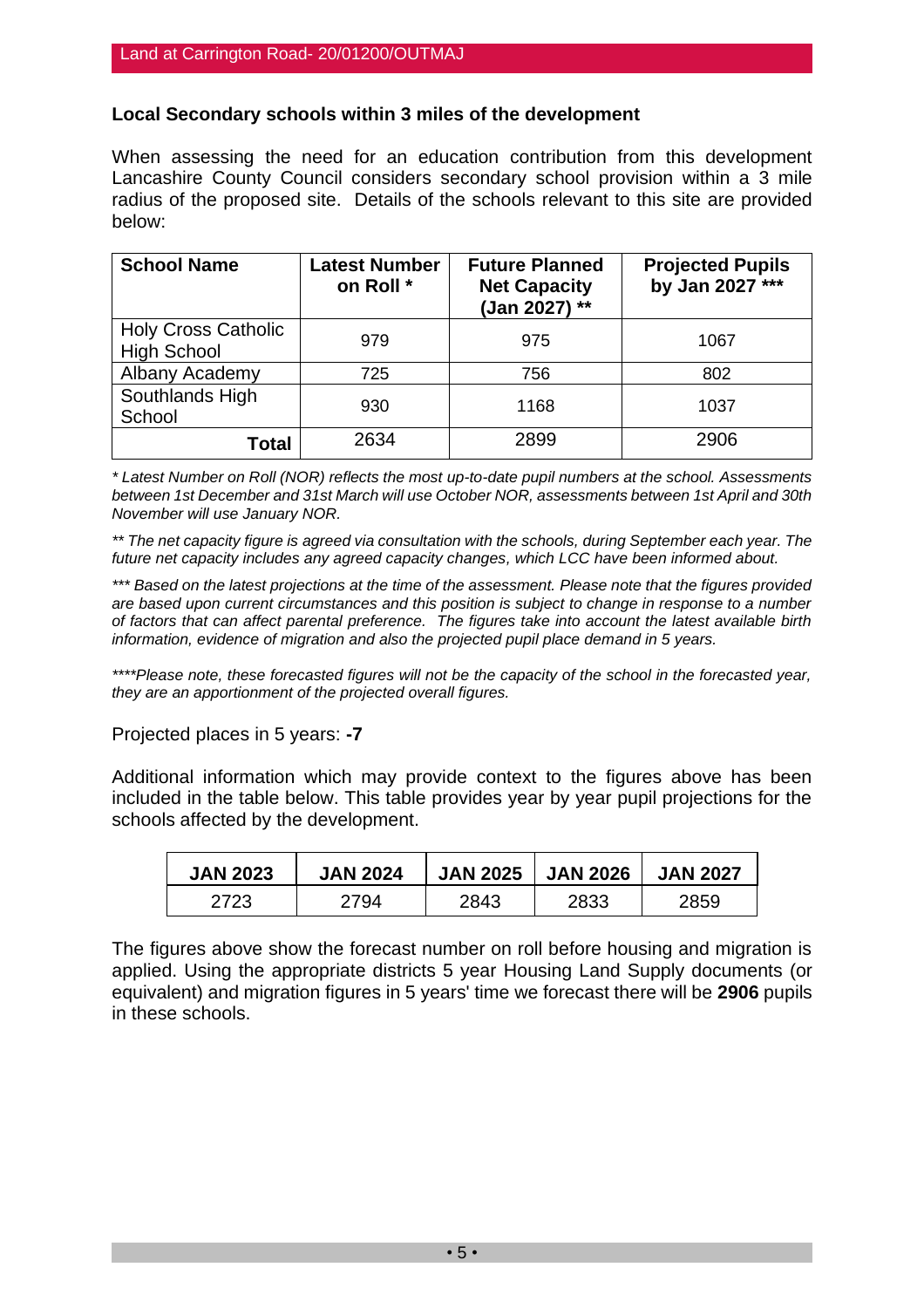| <b>Number of</b><br>bedrooms | Yield applied per<br>dwelling | <b>Number of</b><br>dwellings | <b>Secondary yield</b><br>for this<br>development |
|------------------------------|-------------------------------|-------------------------------|---------------------------------------------------|
|                              | 0.00                          |                               |                                                   |
| $\mathfrak{p}$               | 0.03                          |                               |                                                   |
| 3                            | 0.09                          |                               |                                                   |
| 4                            | 0.15                          | 25                            | 3.75                                              |
| 5                            | 0.23                          |                               |                                                   |
| <b>Totals</b>                |                               | 25                            | 4 Places<br>(3.8)                                 |

#### **Development details**

#### **Education Requirement**

Latest projections for the local secondary schools show there to be a shortfall of 7 places in 5 years' time. These projections take into account the current numbers of pupils in the schools, the expected take up of pupils in future years based on the local births, the expected levels of inward and outward migration based upon what is already occurring in the schools and the housing development within the local 5 year Housing Land Supply document, which already have planning permission.

With an expected yield of 4 places from this development the shortfall would increase to 11.

Therefore, we would be seeking a contribution from the developer in respect of the full pupil yield **of this development**, i.e. 4 places.

\**Please note at this stage a full claim was identified, and this does not take into account any planning approvals subsequent to those included in the housing land supply.*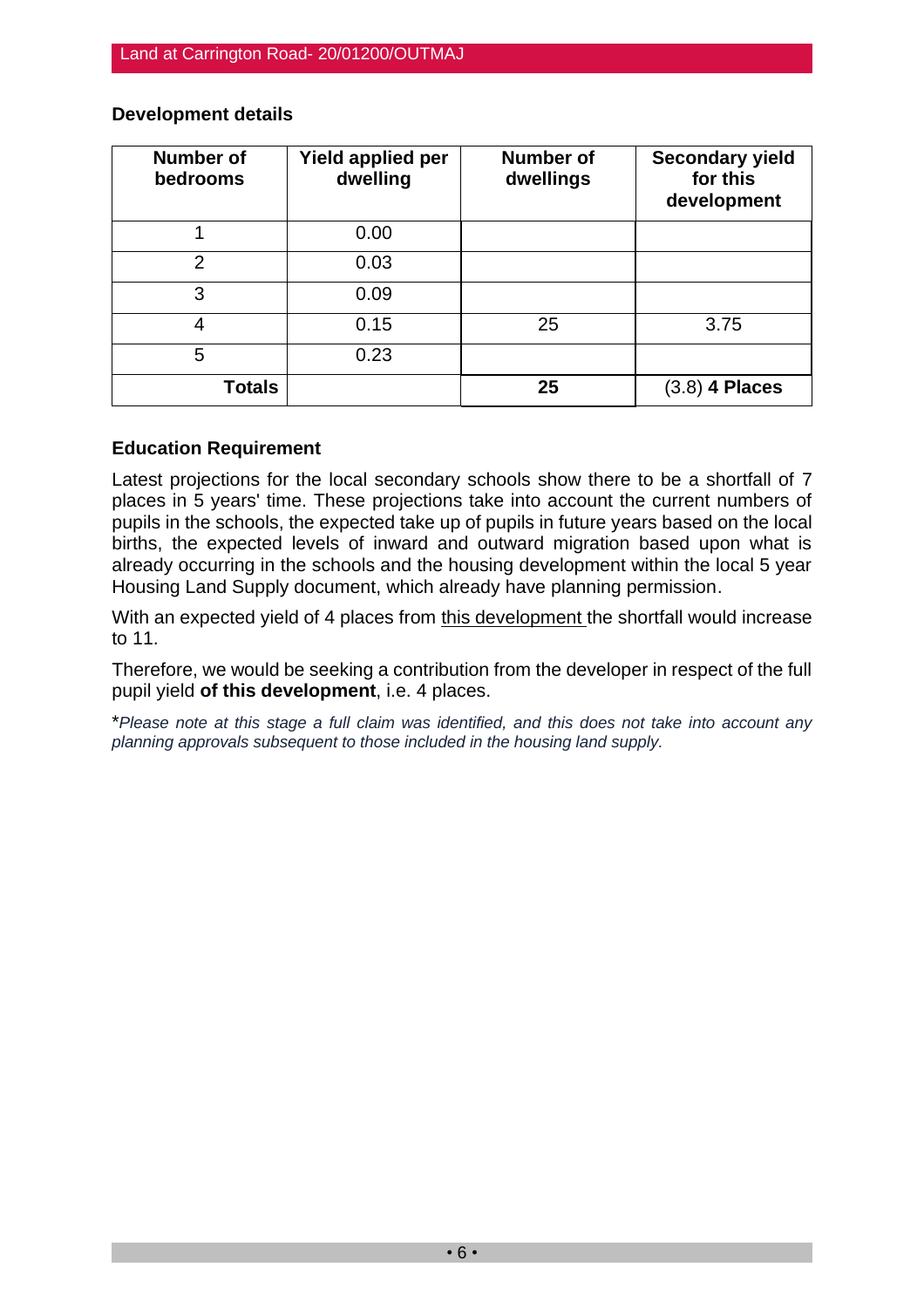#### **Summary and Calculations**

This assessment represents the final position on 18/01/2022 for appeal but will be adjusted by indexation at the point of payment.

The latest information available at this time was based upon the latest School Census available and resulting projections.

Based upon the latest assessment, taking into account all approved applications, LCC will be seeking a contribution for 4 secondary school places. However, LCC will not be seeking a contribution for primary school places.

Calculated at the current rates, this would result in a claim of:

#### **Permanent expansion**

Secondary places:

(£23,775 x 0.97)

 $=$  £23,061.75 per place

£23,061.75 x 4 places = **£92,247.00**

If this is not the final point of decision or later information becomes available prior to decision, LCC reserve the right to reassess the education requirements taking into account the latest information available. It should be noted that if this is an outline application the development impact should be reassessed on reserved matters approval, taking into account detailed bedroom mix information. The use of a formula to enable this should be agreed as part of the planning decision process.

#### **Expenditure Project**

Following an initial scoping exercise of the local schools it has been determined that Lancashire County Council intend to use the secondary education contribution to provide additional secondary places at Holy Cross High School and/or Parklands Academy. These are the closest secondary schools to the development that have space to accommodate an expansion.

Whilst the County Council have confirmed its intention to deliver projects at Holy Cross High School and/or Parklands Academy it should be noted that this would be subject to the following:

- willingness of school governing body to expand
- suitability of site
- planning permission & compliance with Section 77 of the Schools Standards and Framework Act 1998 and Schedule 1 to the Academies Act 2010.
- consultation with local schools and the community
- parental preference at the time that the places are required
- school standards at the time that the places are required
- availability of other funding streams

Should the secondary education contribution not be spent on the project named within this assessment, the County Council will return the entire sum to the